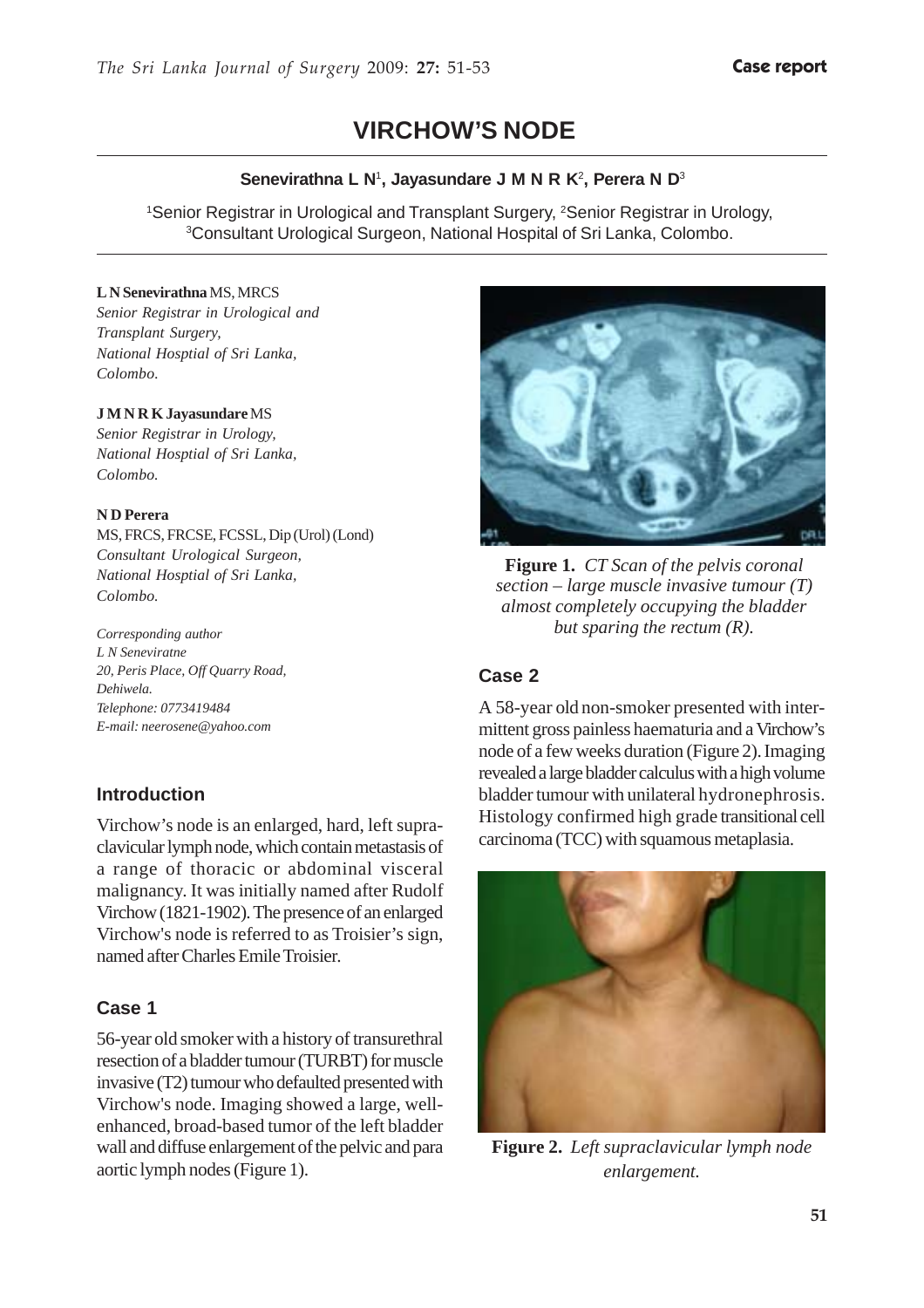# **Case 3**

A 61-year old man, who underwent TURBT for high grade superficial tumour presented with a large Virchow's node after two months. Subsequent histology confirmed high grade TCC with neuroendocrine differentiation (Figure 3).



**Figure 3.** *Histology of a muscle invasive carcinoma of the bladder with neuroendocrine cells (H & E × 100).*

# **Discussion**

Troisier's sign is an oncologically ominous clinical entity. The majority of such nodes are due to primary malignancies of lung (22% cases), breast (16.4% cases), cervix (11% cases) stomach (10%) and oesophagus (8.6% cases). In 13.3% cases the primary site is unknown (1). There are no reported antemortum studies of bladder tumour deposits in the supraclavicular nodes.

Common sites of metastatic spread of bladder carcinoma are regional lymph nodes (90%), liver (47%), lung (45%), bone (32%), peritoneum (19%), pleura (16%), kidney (14%), adrenal gland (14%), and the intestine (13%) (2).

In a large autopsy study (Smith et al) showed a differential lymph node metastasis in obturator 74%, external iliac 65%, hypogastric 17%, Perivesical 16%, common iliac 19%. Yet the incidence of Virchow's node was not mentioned (6).

High grade TCC has poor outcome. Presence of squamous metaplasia or neuroendocrine differentiation makes tumour more aggressive resulting in poorer prognosis (3, 5).

Presence of Virchow's node with T2 bladder tumour is considered as incurable metastatic disease.

A multi-institutional review has indicated that neither chemotherapy, nor radiation, nor surgery has any impact on overall survival. Significant progress has been made in the systemic chemotherapy with 4-drug regimen consisting of methotrexate, vinblastine, adriamycin, and cisplatin (MVAC). This has been the standard treatment regimen for approximately 10 years with response rates ranging up to 60% (3). The benefits of MVAC appeared to have plateaued, and many patients with advanced disease are not candidates for therapy as a result of preexisting cardiac and renal disease.

This regimen has been challenged with newer drug combination which includes taxenes, gemcitabine, cisplatin and etoposide (4). When cisplatin is contraindicated, administration of cyclophosphamide, doxorubicin and etoposide is an option (5).

However, many of the patients have significant comorbidity and are unfit for systemic chemotherapy by the time Virchow's node is apparent which leaves them with terminal care.

# **References**

- 1. Gupta N, Rajwanshi A, Srinivasan R, Nijhawan R. Pathology of supraclavicular lymphadenopathy in Chandigarh, north India: an audit of 200 cases diagnosed by needle aspiration. *Cytopathology* 2006; **17**(2): 94-6.
- 2. Wallmeroth A, Wagner U, Moch H. *et al*. Patterns of Metastasis in muscle-invasive bladder cancer (pT2-4): an autopsy study on 367 patients. *Urology International* 1999; **62**: 61-5.
- 3. Sved P, Gomez P, Manoharan M, Civantos F, Soloway MS. Small cell carcinoma of the bladder. *British Journal of Urology International* 2004; **94**: 12-7.